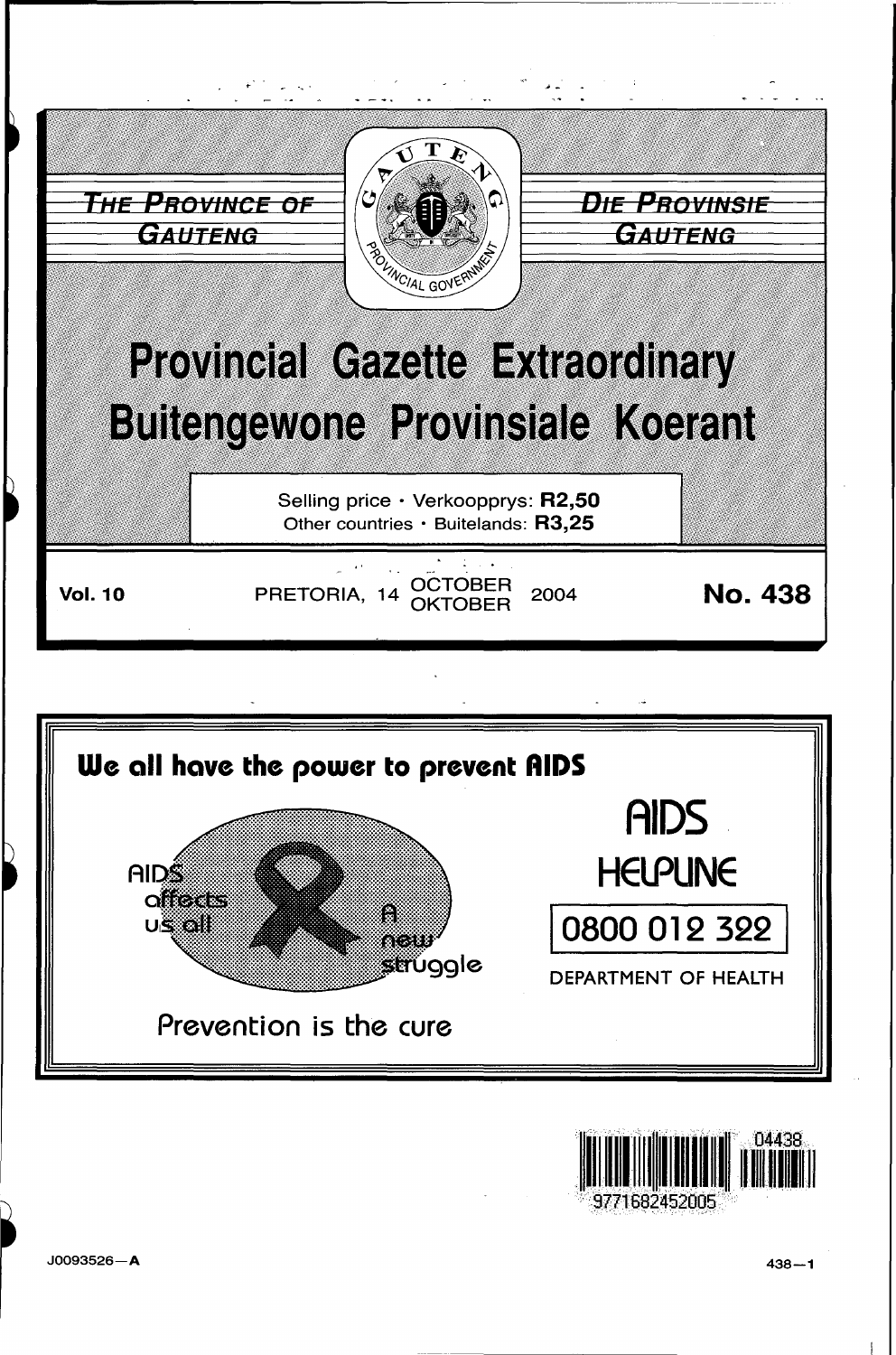2 No. 438

## PROVINCIAL GAZETTE EXTRAORDINARY, 14 OCTOBER 2004

٠,

 $\langle \mathrm{Feff}$ 

**Special** Service

# **CONTENTS · INHOUD**

| No.  |                                                                                                        | Page<br>No. | Gazette<br>No. |
|------|--------------------------------------------------------------------------------------------------------|-------------|----------------|
|      | <b>GENERAL NOTICE</b>                                                                                  |             |                |
| 3286 | Gauteng Removal of Restrictions Act (3/1996): Removal of conditions: Erf 1657, Garsfontein Extension 8 |             | 438            |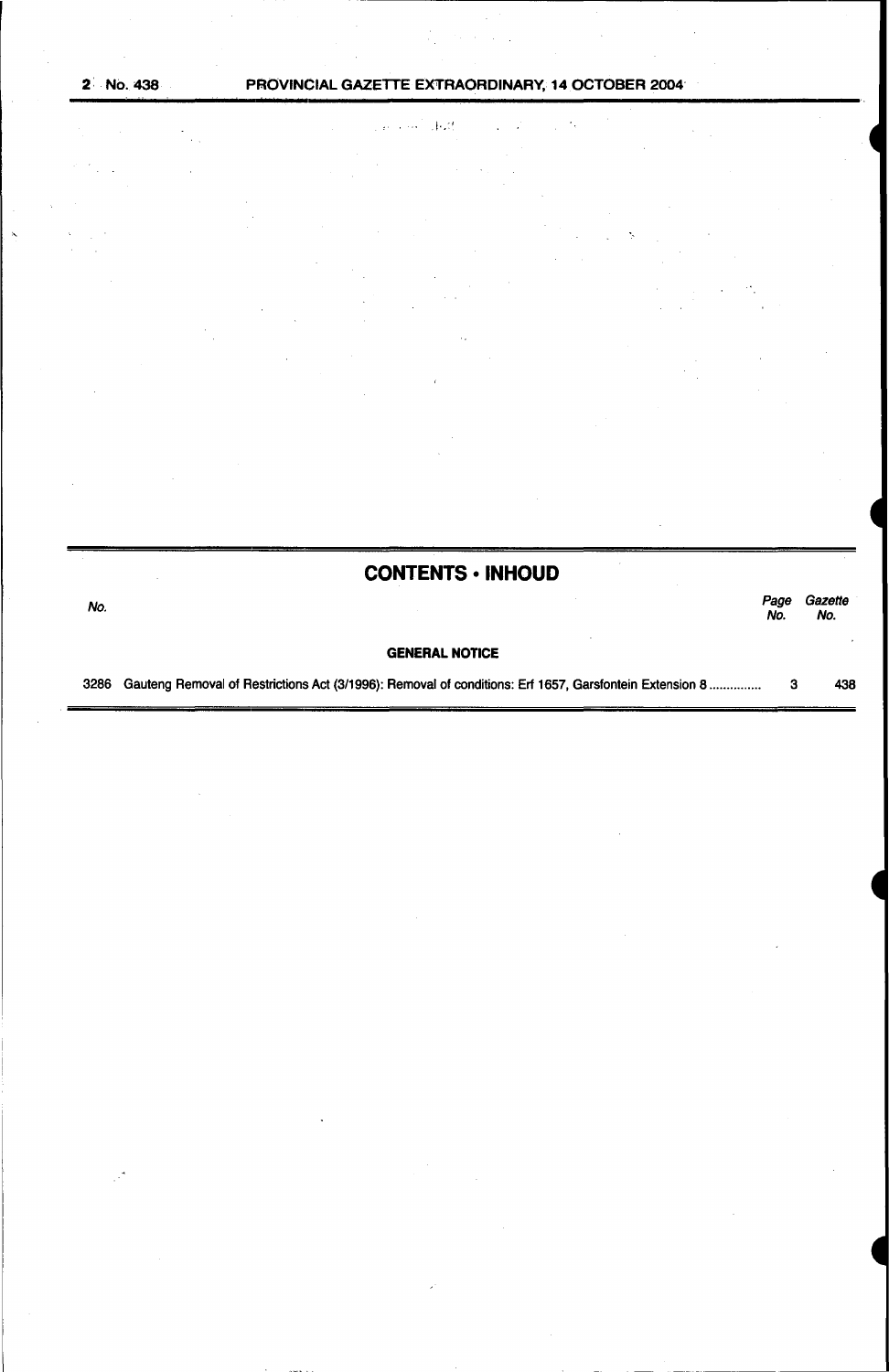# GENERAL NOTICE

#### NOTICE 3286 OF 2004

### NOTICE OF APPLICATION IN TERMS OF SECTION 5(5) OF THE GAUTENG REMOVAL OF RESTRICTIONS ACT, 1996 (ACT NUMBER 3 OF 1996)

I, Ciska Bezuidenhout being the authorized agent of the owner of Erf 1657, Garsfontein, Extension 8, hereby give notice in terms of Section 5(5) of the Gauteng Removal of Restrictions Act 1996, that I have applied to the City of Tshwane Metropolitan Municipality (Centurion) for the removal of certain restrictive Conditions of Title in the Deed of Transfer for the property described above, situated at 226 Serene Street, Garsfontein, Extension 8, and simultaneously, to amend the Pretoria Town Planning Scheme, 1974, by rezoning the abovementioned property from "Special" for religious purposes to "Special" for offices and a golf shop and showroom.

Particulars of the application will lie for inspection during normal office hours at the office of the Town Planning Department, Centurion, Room 8, Corner of Basden Avenue and Rabie Street, Lyttelton Agricultural Holdings, for a period of 28 days from 7 October 2004 (the date of first publication of this notice).

Objections to or representations in respect of the application must be lodged with or made in writing to the Chief Town Planner at the above address or at P.O. Box 14013, Lyttelton, 0140, within a period of 28 days from 7 October 2004.

Address of the authorized agent: Postnet Suite 107 Private Bag X30 Alberton 1450 082 -77-44-939

### .KENNISGEWING 3286 VAN 2004

#### KENNISGEWING VAN AANSOEK INGEVOLGE DIE BEPALINGS VAN ARTIKEL 5(5) VAN DIE GAUTENG WET OP OPHEFFING VAN BEPERKINGS, 1996 (WET NOMMER 3 VAN 1996)

Ek, Ciska Bezuidenhout synde die gemagtigde agent van die eienaar van Erf 1657, Garsfontein, Uitbreiding 8, gee hiermee ingevolge Artikel 5(5) van die Gauteng Wet op Opheffing van Beperkings, 1996, kennis dat ek by die Stad van Tshwane Metropolitaanse Munisipaliteit (Centurion) aansoek gedoen het om sekere beperkende Titelvoorwaardes in die Titelakte van die bogenoemde erf, geleë te Serenestraat 226, Garsfontein, Uitbreiding 8, op te hef en gelyktydig die Pretoria Dorpsbeplanningskema, 1974, te wysig, deur die hersonering van die bogenoemde erfvan "Spesiaal" vir godsdienstige doeleindes na "Spesiaal" vir kantore en 'n golfwinkel en vertoonkamer.

Besonderhede van die aansoek lê ter insae gedurende gewone kantoorure by die kantoor van die Departement Stadsbeplanning, Centurion, Kamer 8, Hoek van Basdenlaan en Rabiestraat, Lyttelton Landbouhoewes, vir 'n tydperk van 28 dae van 7 Oktober 2004 (die datum van eerste publikasie van hierdie kennisgewing).

Besware teen of vertoë ten opsigte van die aansoek moet binne 'n tydperk van 28 dae vanaf 7 Oktober 2004, skriftelik by of tot die Hoofstadsbeplanner by bovermelde adres of by Posbus 14013, Lyttelton, 0140, ingedien of gerig word.

Adres van die gemagtigde agent : Postnet Suite 107 Privaatsak X30 Alberton 1450 082-77-44-939